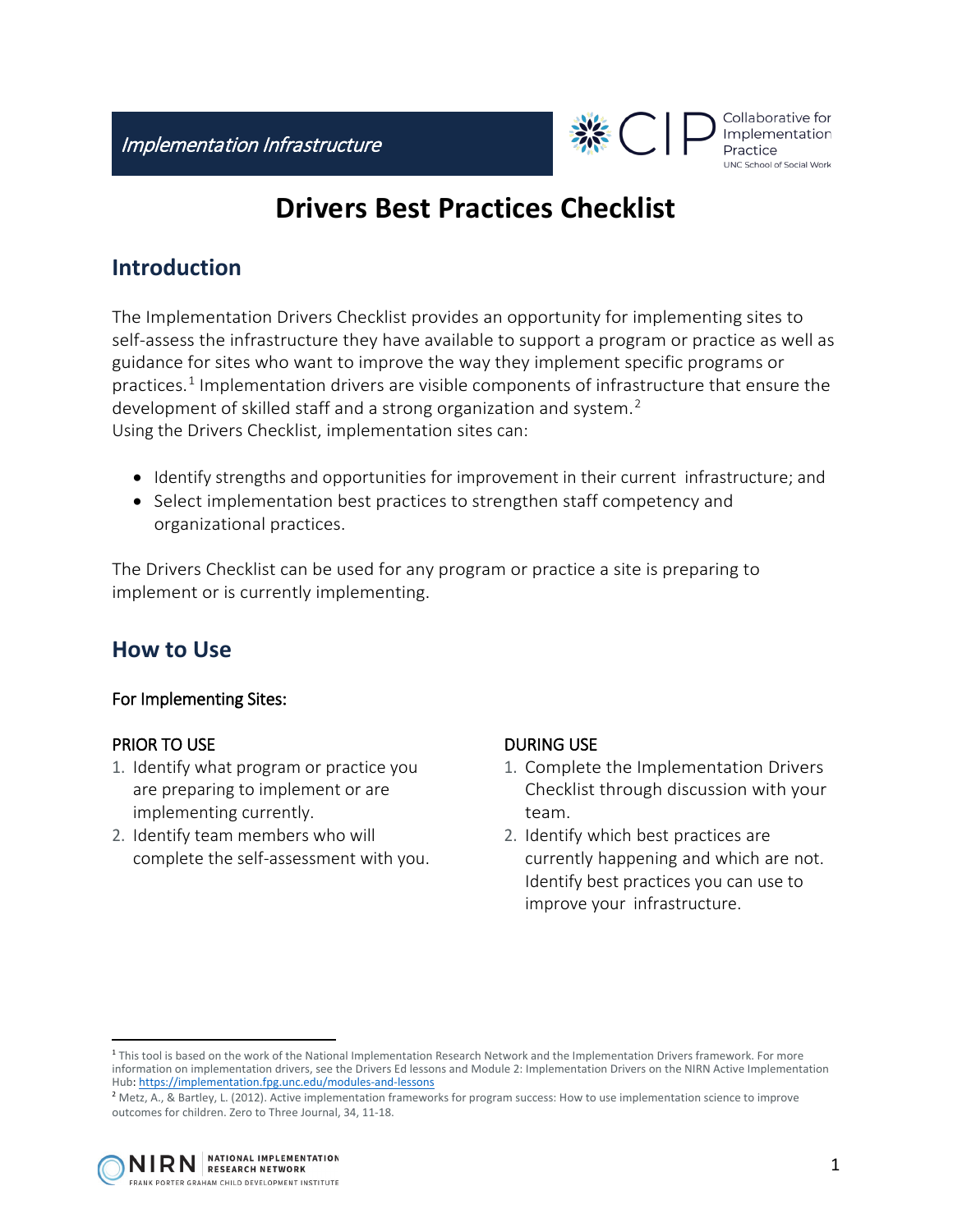### For Implementation Support Practitioners:

### PRIOR TO USE

- 1. Determine what program or practice the site is preparing to implement or is implementing currently.
- 2. Determine when the Drivers Checklist will be shared with the implementing site as guidance and used for planning purposes. Make copies of the tool or share with the implementing site electronically.
- 3. Determine whether you are able to provide support to the implementing site to address gaps in implementation infrastructure. Be honest with the implementing site about what you can and cannot support.

#### DURING USE

- 1. Introduce the purpose of the Implementation Drivers Checklist and how the tool will support the site's implementation activities.
- 2. Guide the team in a discussion to determine which best practices are currently happening and which are not.
- 3. Guide the team in discussion to determine which best practices the implementation site can use to improve their infrastructure.
- 4. Identify TA strategies, tools, and resources to help you support the implementing site's effort.

All aspects of infrastructure for the program or practice must be developed specifically to address the strengths and needs of the focus population in order to ensure successful implementation that advances improved and equitable outcomes for all individuals and families. Considerations for infrastructure that advances improved and equitable outcomes include:

- The focus population and community partners should be engaged in the selection of programs and practices to be implemented and in the development of infrastructure to support implementation of the program or practice.
- Relevant staff should be provided with training on diversity, equity and inclusion (DEI), and how to apply these concepts in their work.
- All data (programmatic, fidelity, outcome, etc.) should be disaggregated by race/ethnicity where appropriate, as well as by sub-population characteristics (e.g., gender, socioeconomic status, geography).

Organization policies, procedures and processes should be assessed to determine their impact on race equity and inclusion. Examples of for organizational self-assessments include the [Race](https://www.aecf.org/m/resourcedoc/aecf-RACEMATTERSorgselfassessment-2006.pdf)  [Matters Self-Assessment](https://www.aecf.org/m/resourcedoc/aecf-RACEMATTERSorgselfassessment-2006.pdf) and [Tool for Organizational Self-Assessment Related to Racial Equity.](https://racc.org/wp-content/uploads/buildingblocks/foundation/CCC%20-%20Tool%20for%20Organizational%20Self-Assessment%20Related%20to%20Racial%20Equity.pdf)



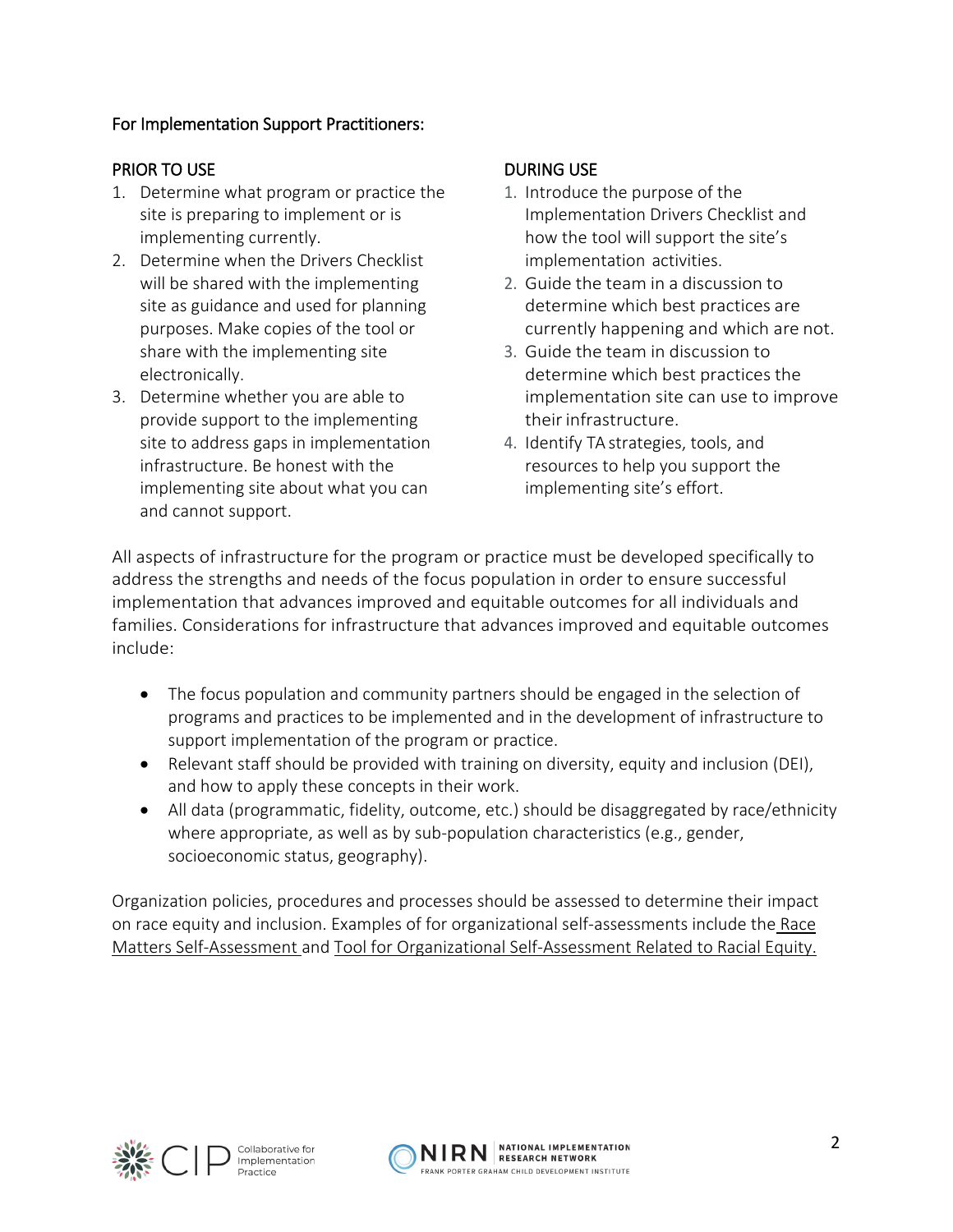# **Implementation Drivers Best Practices Checklist**

## Administration Summary

| Date                                                          |  |
|---------------------------------------------------------------|--|
| Location                                                      |  |
| Facilitator                                                   |  |
| Participants                                                  |  |
| Program/Practice Name                                         |  |
| <b>Brief Description of the</b><br><b>Program or Practice</b> |  |
| <b>Administration Notes</b>                                   |  |



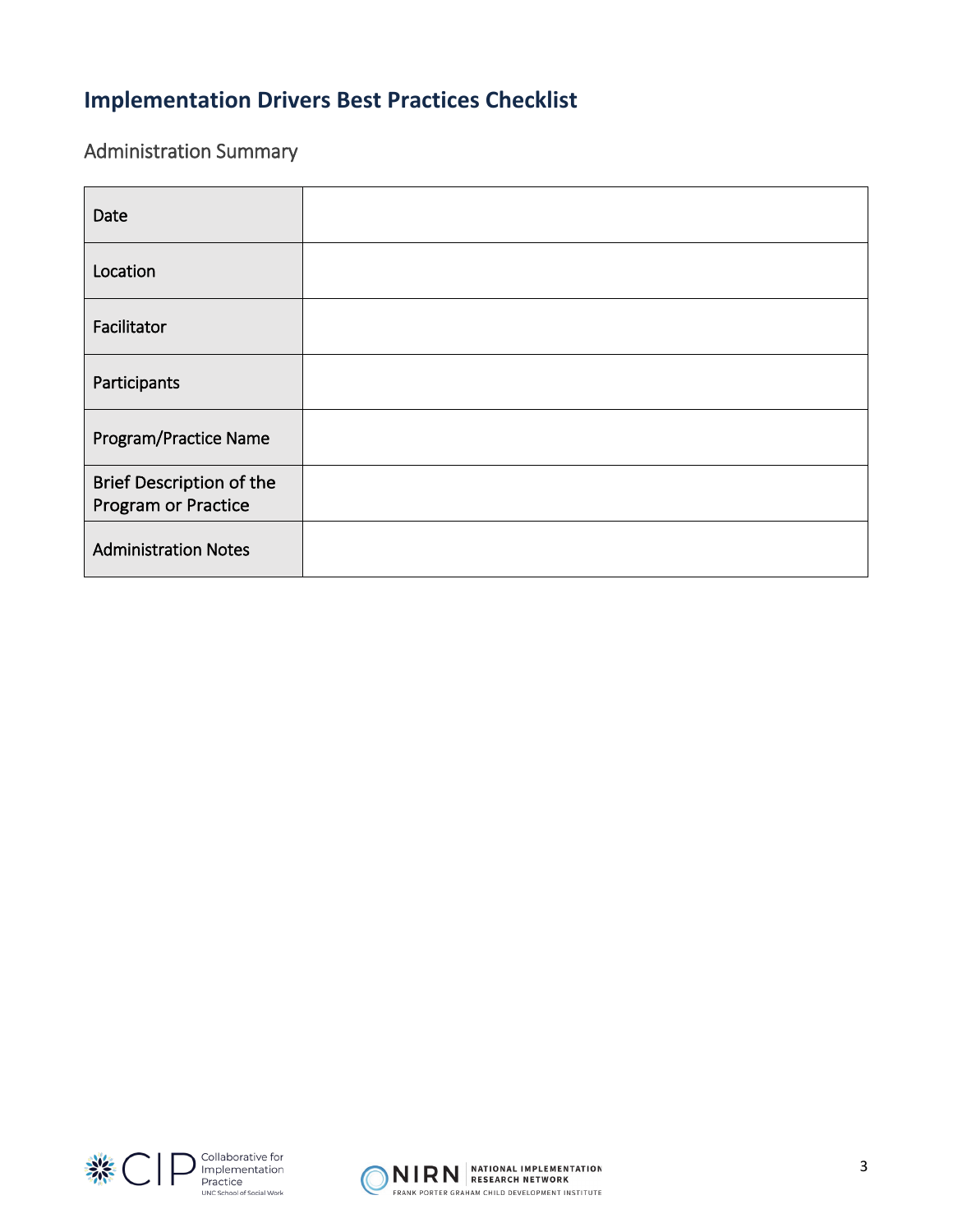## COMPETENCY DRIVERS

| Selection                                                                                                                                                                                                                                 |  |
|-------------------------------------------------------------------------------------------------------------------------------------------------------------------------------------------------------------------------------------------|--|
| How are staff selected to implement the program or practice?                                                                                                                                                                              |  |
| Job descriptions are in place that include the skills and competencies needed to implement the program<br>or practice.                                                                                                                    |  |
| Interviewers understand the skills and abilities needed for the position (e.g., interview team includes staff<br>with experience in the relevant position or program/practice.                                                            |  |
| Interview protocols are in place that relate to and address the skills and abilities needed for the position.                                                                                                                             |  |
| Interview processes are regularly reviewed (e.g., process reviewed after each hiring).                                                                                                                                                    |  |
|                                                                                                                                                                                                                                           |  |
| <b>Training</b>                                                                                                                                                                                                                           |  |
| How does training build staff competency to implement the program or practice?                                                                                                                                                            |  |
| Skill-based training is secured for relevant staff. Training integrates opportunities for practice and<br>feedback, and is comprehensive, including practice-specific and complementary skills (e.g., culturally<br>responsive practice). |  |
| Training is delivered by trainers who have deep content knowledge and who are effective.                                                                                                                                                  |  |
| Training data are used to develop competency and improve training of staff (e.g., inform subsequent<br>coaching).                                                                                                                         |  |
| Notes                                                                                                                                                                                                                                     |  |



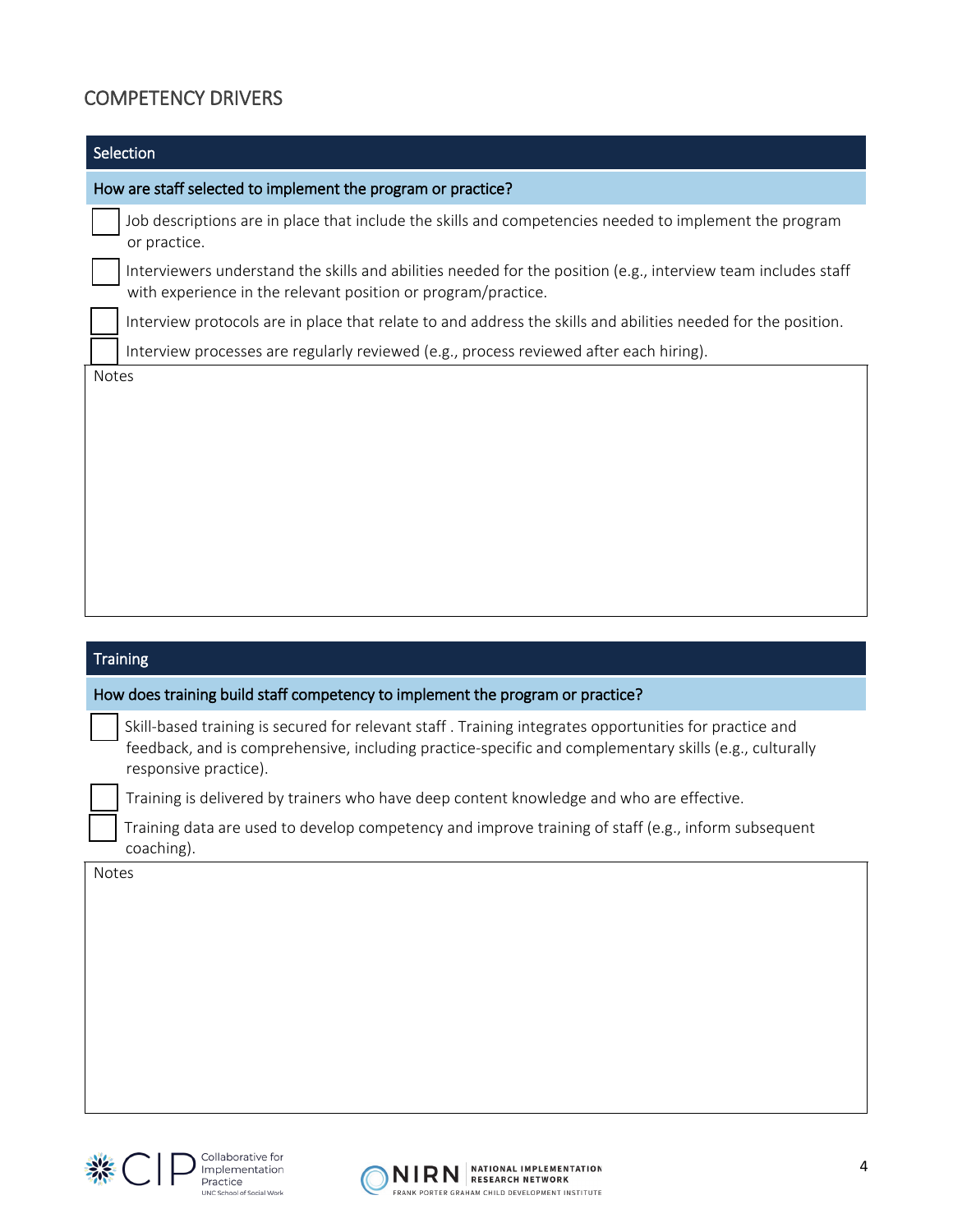| Coaching                                                                                                                                                                          |  |  |
|-----------------------------------------------------------------------------------------------------------------------------------------------------------------------------------|--|--|
| How does coaching build staff competency to implement the program or practice?                                                                                                    |  |  |
| There is coaching available to help staff develop their skills to implement the program or practice.                                                                              |  |  |
| A coaching service delivery plan guides coaching (e.g., training data are used to focus coaching on priority<br>needs).                                                           |  |  |
| Coaching effectiveness is regularly assessed and used for improvement (e.g., through regular feedback<br>from staff).                                                             |  |  |
| Supports are in place for coaches to ensure their skill development and competency.                                                                                               |  |  |
|                                                                                                                                                                                   |  |  |
| <b>Fidelity</b><br>How can a fidelity assessment be used to understand if the program or practice is being implemented as<br>intended?                                            |  |  |
| Consistent fidelity measure is available for the program or practice (e.g., from program developer or<br>purveyor).                                                               |  |  |
| Protocol for fidelity assessment defines the process and supports consistency. Protocol for fidelity is used<br>to periodically assess if the practice is being done as intended. |  |  |
| Fidelity assessment data are used to improve outcomes and implementation supports (e.g., regular data<br>review and reflection to inform improvement efforts).                    |  |  |
| Notes                                                                                                                                                                             |  |  |



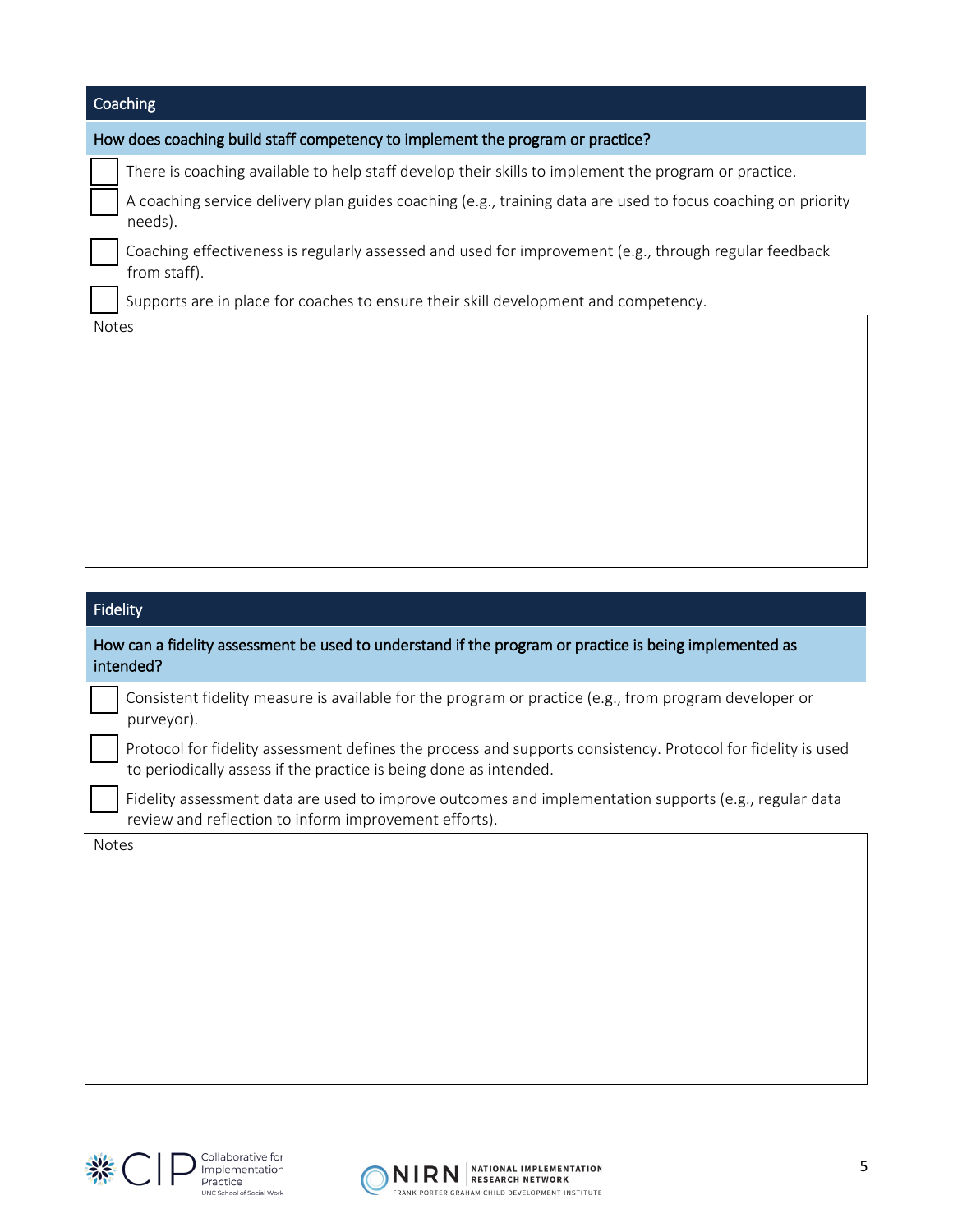### ORGANIZATION DRIVERS

#### Data-Informed Decision-Making

#### How are data used to make decisions?

 Agency staff have access to relevant disaggregated data for making decisions about the program or practice (e.g., staff have access to implementation, fidelity and outcome data).

Data for the program or practice are useful and usable.

 Agency staff have a process for using data for decision-making about the program or practice (e.g., relevant data are consistently disaggregated and integrated into meeting agendas).

Notes

#### Facilitative Administration

How do leaders and managers put supports in place to make the work of staff more effective and less burdensome? Leadership…

Sets aside resources to support staff competency development (e.g., resources for training and coaching).

 Develops and/or refines internal policies or procedures (e.g., coverage for staff attending or training sessions, communication policies).

Makes changes in organization roles, functions, and structures.

Engages in regular communication with all staff.

Visibly promotes the importance of effectively implementing the program or practice.

Identifies and problem-solves challenges to implementation.

Recognizes and appreciates staff contributions.

Notes